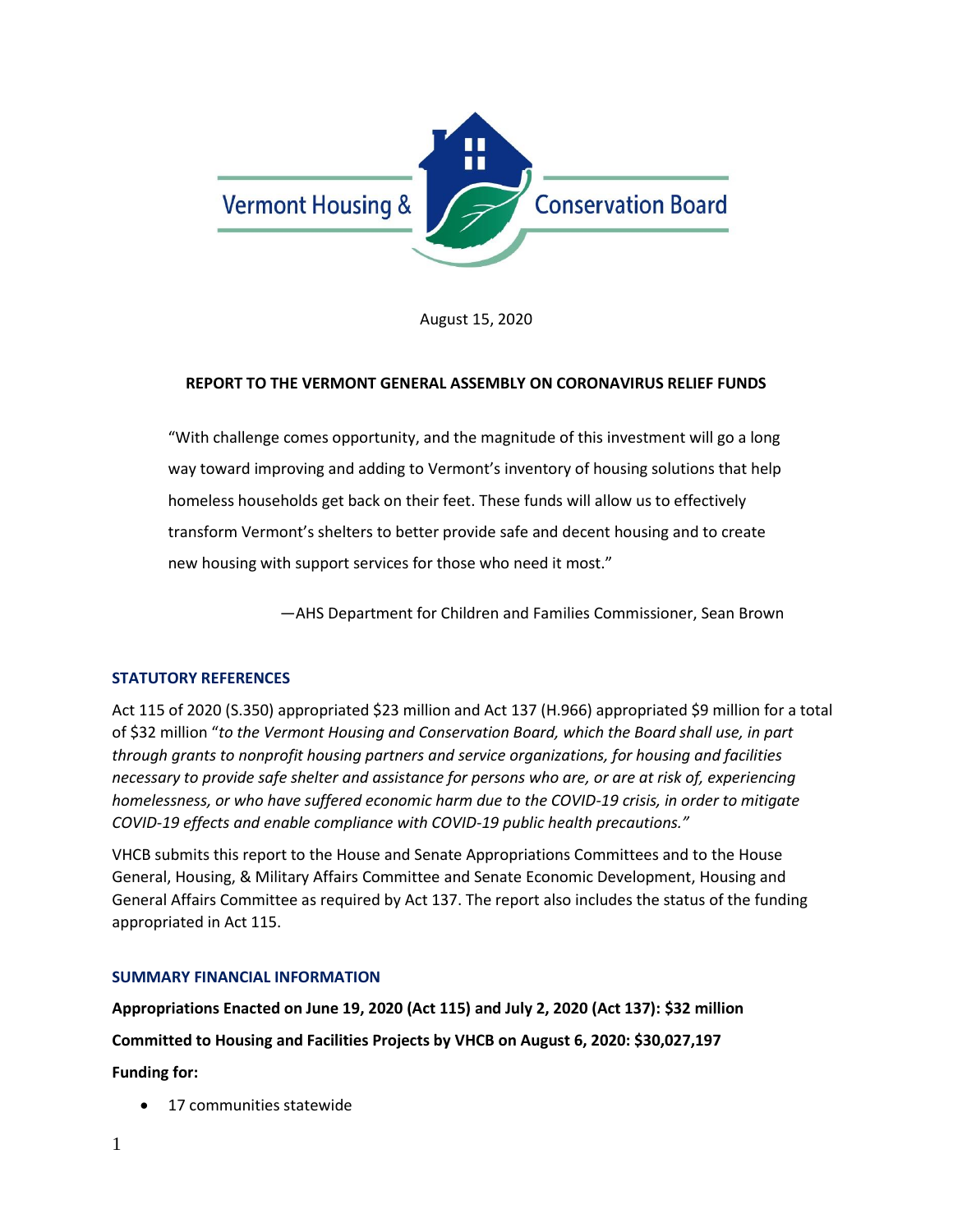- New apartments and emergency beds to be created for 212 households in areas of greatest need
- 13 homeless shelters that together provide 251 beds will receive support for improvements and expansion to meet current public health protocols

# **Remaining: \$9 million from Act 137 fully committed**

## **\$1,972,803 of \$23,000,000 from Act 115 uncommitted**

## **PROJECTS FUNDED BY Act 137**

\$9 million from Act 137 has been committed to the following emergency shelter and housing projects.

|                           |                                         |                    | units/beds | units/beds |         |
|---------------------------|-----------------------------------------|--------------------|------------|------------|---------|
| Project Name              | Sponsor                                 | Town               | new        | existing   |         |
| 54 So Main                | <b>Groundworks</b>                      | <b>Brattleboro</b> | 20         |            |         |
| 81 Royal Road             | Groundworks                             | <b>Brattleboro</b> | 4          | 12         |         |
| 966 Main Street           | <b>Bennington Coalition</b>             | Bennington         |            | 16         |         |
| Barre Tiny Home           | Downstreet                              | <b>Barre</b>       |            |            |         |
| <b>Charter House</b>      | <b>Charter House Coalition</b>          | Middlebury         |            | 30         |         |
| Clarina HN Center         | Clarina HN Center                       | Morrisville        | 1          | 13         |         |
| <b>COTS</b>               | <b>COTS</b>                             | <b>Burlington</b>  |            | 47         |         |
| Good Sam Shelter          | Good Sam Shelter                        | Barre              |            | 15         |         |
| <b>Motel Conversion</b>   | <b>CHT</b>                              | Essex              | 68         |            | Partial |
| <b>NewStory Center</b>    | <b>NewStory Center</b>                  | Rutland            |            | 6          |         |
| Safe Haven                | <b>Clara Martin Center</b>              | Randolph           |            | 6          |         |
| <b>Shelter Upgrades</b>   | John Graham                             | Vergennes          |            | 14         |         |
| Women's Shelter           | <b>CHT</b>                              | Colchester         | 21         |            |         |
| <b>ZEMs</b>               | John Graham                             | <b>Bristol</b>     | 3          |            |         |
| The Refuge                | Samaritan House                         | St. Albans         | 15         |            |         |
| Tim's House               | Samaritan House                         | St Albans          | 2          | 6          |         |
| <b>Upper Valley Haven</b> | <b>Upper Valley Haven</b>               | Hartford           |            | 62         |         |
| Veterans, Inc.            | Veterans, Inc.                          | <b>Bradford</b>    | 4          | 17         |         |
| Women's Freedom Center    | Women's Freedom Center   Windham County |                    |            | 7          |         |
|                           |                                         | <b>TOTAL</b>       | 139        | 251        |         |

#### **PROJECTS FUNDED BY ACT 115**

**\$**21,027,197 of \$23,000,000 from Act 115 has been committed to eight projects creating or securing 141 affordable apartments and homes. (One project will receive partial funding from the Act 115 and partial funding from the Act 137 appropriation.)

Due to the compressed timeline for application submission, VHCB staff review, and Board awards, several of the grantees are still negotiating the details of acquisition. Project names and property locations will be confidential until these real estate deals are finalized, expected within the next two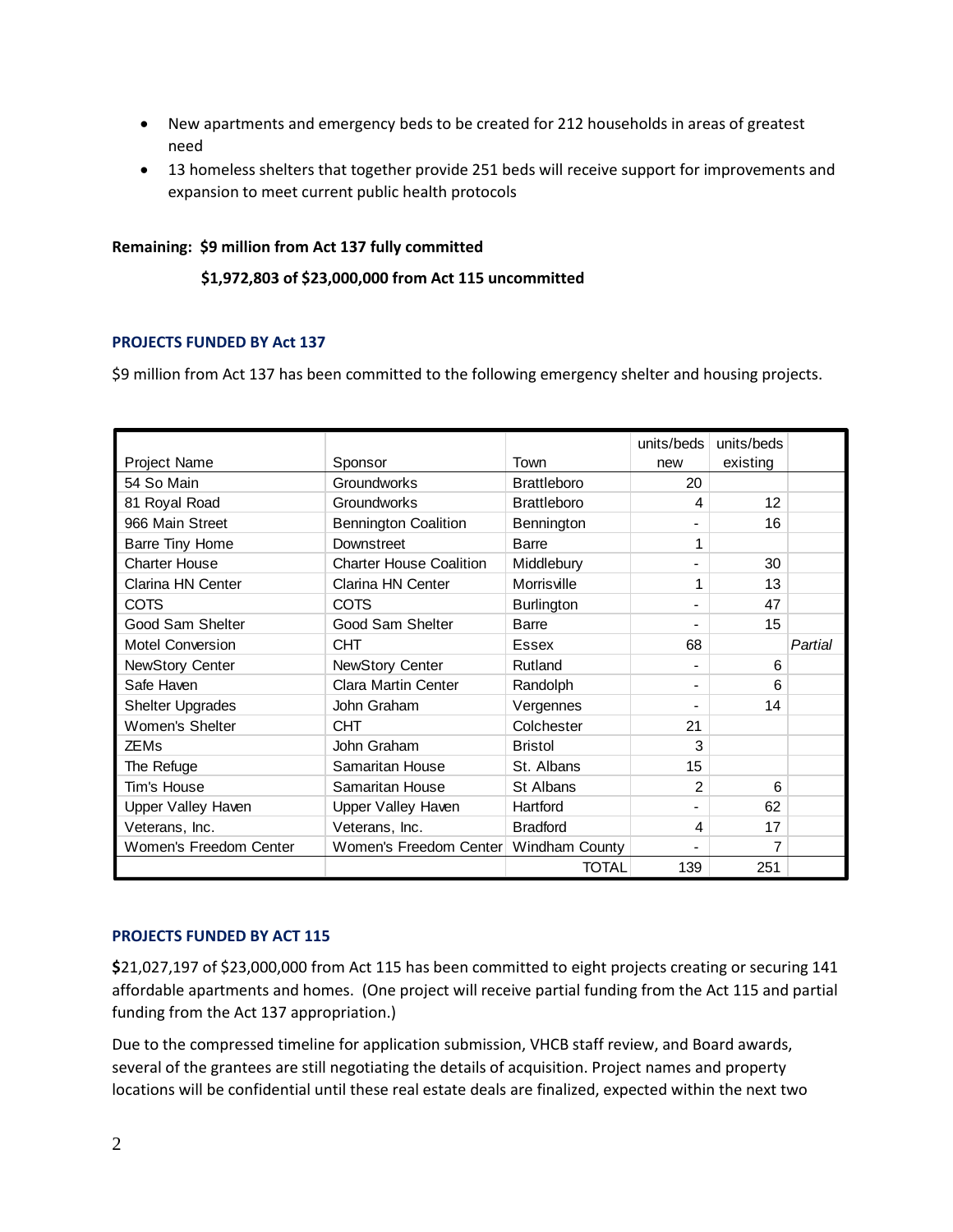weeks. At that time, VHCB can provide a complete list of the 26 projects funded pursuant to Acts 115 and 137.

# **Plan for awarding remaining available funding by December 20, 2020:**

VHCB staff anticipates additional applications from areas of high need within the next few weeks and the Board will consider these applications on September 16, 2020 or at a specially scheduled meeting. It is anticipated that the remaining total CRF funding amount will be committed or projects.

# **Plan for monitoring expenditure of funds and construction progress**:

Grantees are required to submit monthly status reports to VHCB and staff will be monitoring grantees' progress on a weekly basis to ensure projects are proceeding as planned. VHCB staff and consultants are assisting grantees with regulatory reviews, construction management and technical assistance to help ensure completion by the CRF deadline. All disbursements of funds will be subject to VHCB's standard financial procedures requiring documentation of expenses and site visits by VHCB staff. Grant agreements require that expenditures to be covered by CRF funds must be incurred by December 20, 2020. VHCB will decommit funding as necessary from projects that are delayed for any reason and appear unlikely to be completed by December 20, 2020. It is hoped that Congress may extend the current deadline in the coming months.

# **BACKGROUND INFORMATION**

CRF Funding from the CARES Act is intended to cover extraordinary and necessary expenses incurred by the State as a result of COVID-19 from March through December of 2020. CRF appropriations were made to VHCB to meet the immediate needs of vulnerable Vermonters during the public health emergency in a way that also strengthens Vermont's capacity over the long-term to address housing needs due to the pandemic and related economic fallout. VHCB is administering the funds to secure housing and safe shelter for homeless households, to make improvements to shelters statewide to enable compliance with current public health protocols, and to create new housing in areas of greatest need, as determined in consultation with the Agency of Human Services.

The pandemic exposed vulnerabilities for economically distressed households in a dramatic way. In January, the annual Point in Time counted about 1,100 homeless Vermonters. By the end of May, the state was providing motel rooms and shelter for 2,084 Vermonters experiencing homelessness— a doubling of the number of known households experiencing homelessness. Due to public health considerations, the State of Vermont has provided funding to house approximately 2,000 individuals experiencing homelessness, including more than 200 families with children, in motels and hotels. Many of these households had been staying in shelters or temporary housing and others were un-housed. It is anticipated that the State's ability to fund this temporary housing solution will end over the next several months.

VHCB's CRF Housing Program is part of a unified response to rehouse and safely shelter those experiencing homelessness during the pandemic and to prevent additional Vermonters from becoming homeless. VHCB's program is targeted towards securing and rehabilitating apartments in parts of the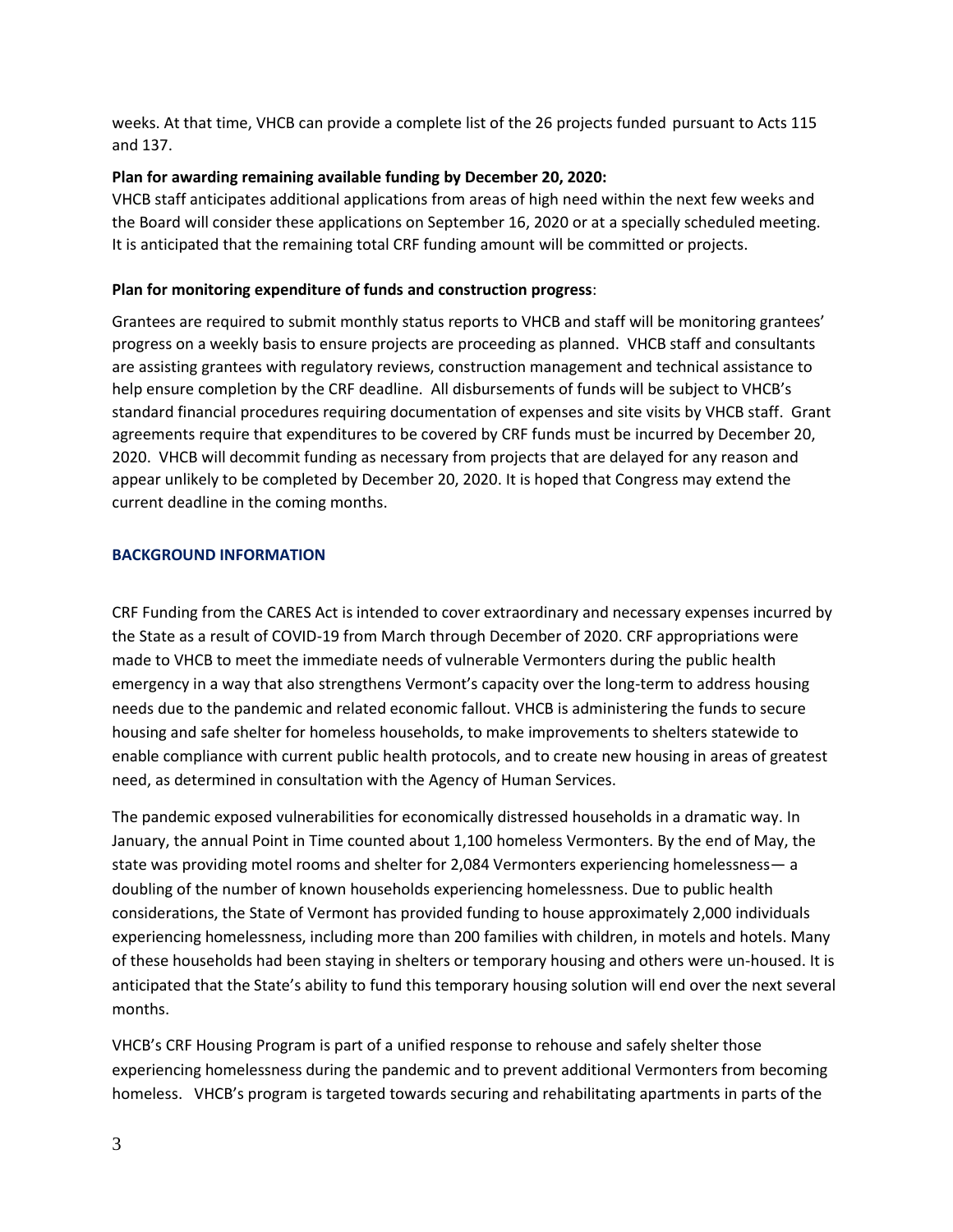State with high numbers of homeless in motels and shelters and low numbers of available homes and also to make improvements to existing emergency shelters to assure compliance with CDC and Vermont Department of Health COVID-19 guidance.

As part of its review of CRF programs, the Administration's consultant (Guidehouse) identified the risks associated with using CRF for capital. VHCB modified the program, eliminating the highest risk elements such funding replacement reserves with CRF and units that would not come online until after December 30. VHCB also identified others states, including California, that are using CRF for capital expenses and built in mechanisms for redirecting the funds if it appears a project cannot proceed or meet the December 30 deadline. VHCB will be closely monitoring project performance, and evaluating risk regularly. VHCB and the Agency of Administration are also aware that extending the December 30, 2020 deadline is under active consideration by Congress. With these changes and assurances from legislative leaders that they understand and accept the risk and want the program to go forward, the Agency of Administration cleared the program and asked the Board to be mindful of highest risks in awarding funds.

# **SUMMARY OF PROCESS AND GUIDELINES**

As required by Act 115, VHCB adopted guidelines and procedures for the administration of the CRF funding. In consultation with the Agency of Human Services, the Agency of Commerce and Community Development, the Vermont State Housing Authority, affordable housing developers and providers, shelters, advocacy groups and service agencies, VHCB established guidelines for the use of funds to cover capital expenses for two purposes:

- I. To help secure and/or rehabilitate housing for 150-200 households. Funds be targeted to areas of highest need based on data from the Agency of Human Services and to areas with a lack of available housing. The top priority of the Agency of Human Services is to house families with children.
- II. To assist existing shelters to make building modifications necessary to comply with CDC guidance related to preventing the spread of COVID-19 in congregate housing.

[Process and Guidelines Document Adopted August 8, 2020](https://www.vhcb.org/guidance-and-procedures-for-crf-funding)

# **APPLICATION PROCEDURE**

With a deadline of June 23, VHCB staff invited Letters of Interest from nonprofit housing developers, shelters, and service providers and received \$56 million in proposals to create and improve housing and shelters around the state. On June 30, VHCB invited 29 project sponsors to submit a full application to VHCB. These projects proposed \$39 million in CRF investment. Thirteen projects involved investment in existing shelters and the balance were for new units of housing.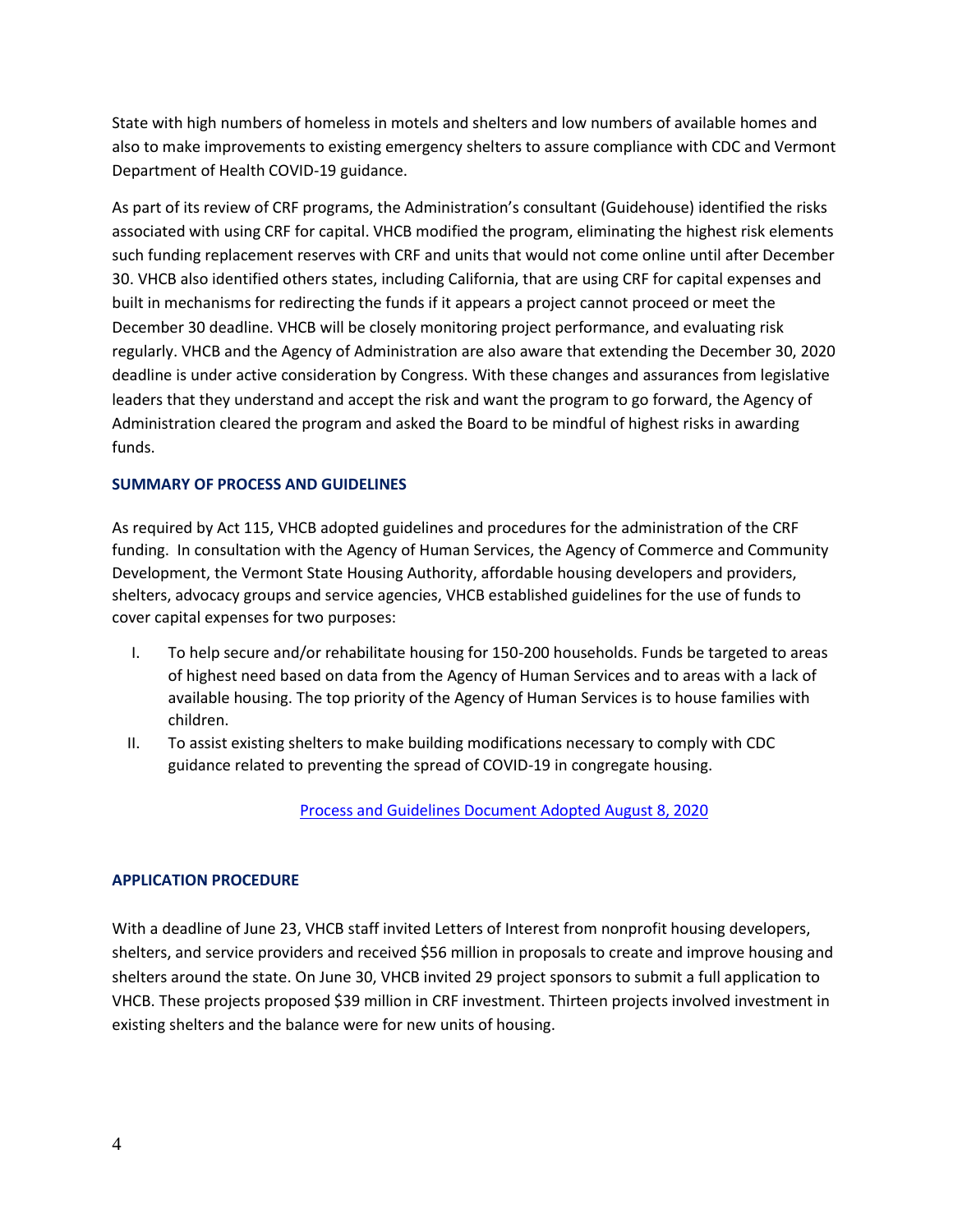VHCB reserved the right to accept additional funding applications after the initial deadline if the projects in-hand will not fully commit the available CRF funds and if it seeks a proposal from areas of high unmet need in the state.

These projects invited to apply were selected based on (1) the extent that they meet project selection criteria, (2) VHCB's staff assessment of the likelihood that CRF funds would be expended by December 30, 2020 resulting in a successfully completed project, and (3) the quality and completeness of the application. Of the 29 applications received, 26 were awarded funding at a meeting of the Board on August 8, 2020.

# **OVERVIEW OF HOUSING DEVELOPMENT AND SHELTER IMPROVEMENTS FUNDED**

To date, the Board has committed \$30,027,197 in CRF funding to secure and rehabilitate housing for homeless households in 17 communities around the state. New apartments and emergency beds will be created for 212 households statewide in areas of greatest need. Thirteen homeless shelters that together provide 251 beds will receive support for improvements that will reduce the risk of spreading coronavirus and enable compliance with current public health protocols. Upgrades to shelters include improved ventilation systems, room dividers, additions, or reconfiguration of interiors to facilitate social distancing, no-touch faucets and soap dispensers, and automatic door openers. Project scopes were developed in consultation with the Vermont Department of Health.

Three existing motels and three other properties will be converted to create new housing. In other areas, apartments that are vacant or in need of renovation will be brought back into service and reserved for homeless households. Partnerships between affordable housing developers, shelters, and social service agencies will facilitate transitions for households from temporary stays in motel rooms and shelters to more permanent housing. Support services and rental assistance will be provided working with the Agency of Human Services, social service providers, housing developers, and state and local housing authorities in a coordinated effort as a critical element of the State's overall response to the housing needs of communities across Vermont.

The CRF funds will create new housing and improve housing for residents that have been relying on the State's motel voucher system over the past months, during a time when shelters were unable to safely house them. Partnerships at the State and local levels will provide the complementary resources of housing, rental subsidies, and social services that together will provide a foundation for these families to move to from emergency, temporary housing to more permanent housing situations.

# **EXAMPLE PROFILES OF FUNDED PROJECTS**

**Bennington:** Shires Housing will rehabilitate 15 vacant apartments at Applegate Apartments and rent them to homeless households that are especially vulnerable during the pandemic. With support from the Agency of Human Services, they will expand their partnership with the Sunrise Family Resource Center to provide supportive services for these families. The Agency of Human Services has been housing 25 families in area motels since June and it is estimated by the local Continuum of Care that over 100 families are located in motels currently.

**Vergennes:** The John Graham Shelter in Vergennes will make improvements to two shelters, improving ventilation, replacing flooring and kitchen counter tops with easy-to-clean surfaces, installing touchless